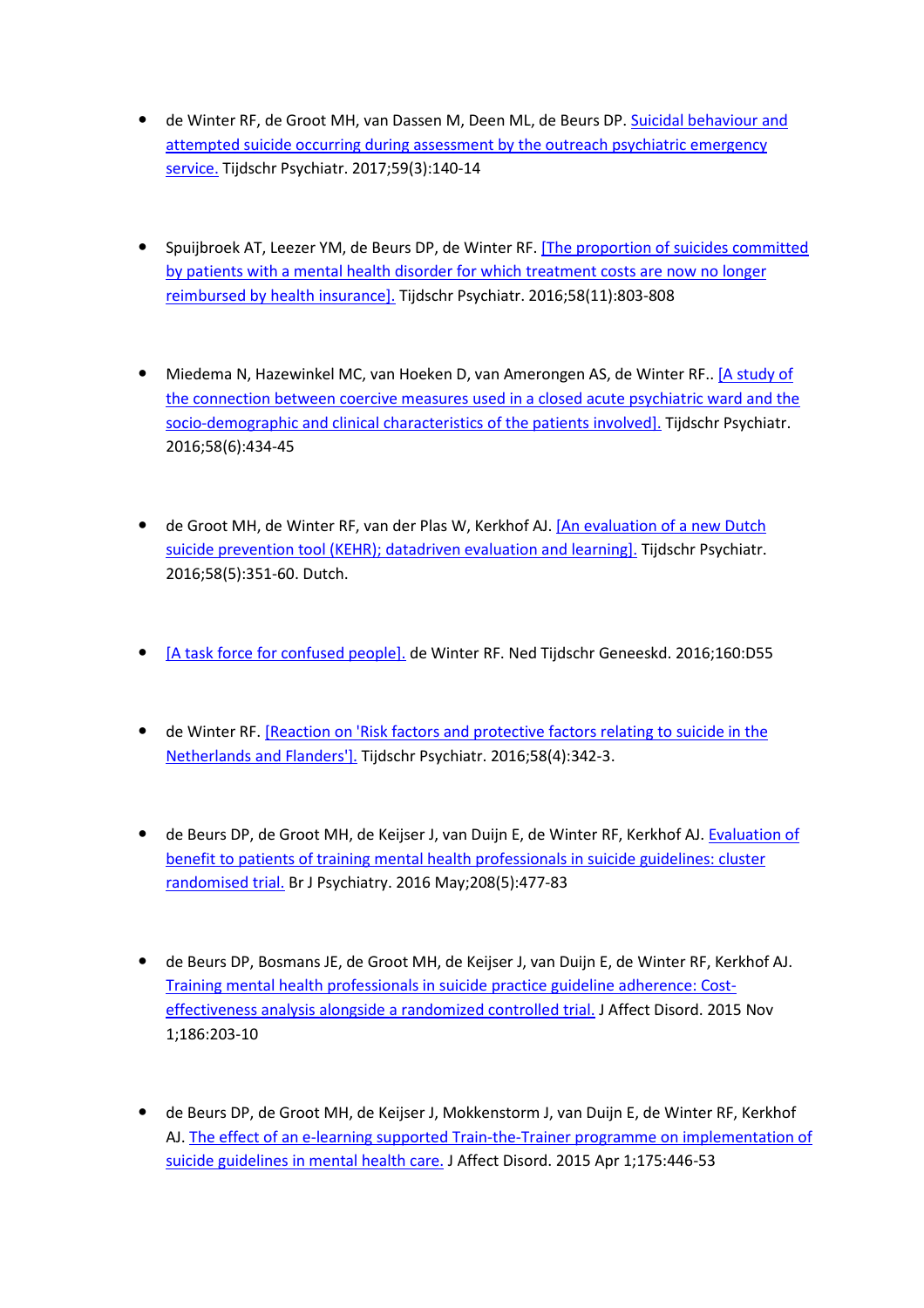- de Beurs DP, de Groot MH, Bosmans JE, de Keijser J, Mokkenstorm J, Verwey B, van Duijn E, de Winter RF, Kerkhof AJ. Reducing patients' suicide ideation through training mental health teams in the application of the Dutch multidisciplinary practice guideline on assessment and treatment of suicidal behavior: study protocol of a randomized controlled trial. Trials. 2013 Nov 6;14:372.
- Badloe JS, de Winter RF, Ramlal D, van Amerongen AS. [Manic-psychotic symptoms as clinical manifestation of hyperparathyroidism]. Tijdschr Psychiatr. 2013;55(8):635-9
- $\bullet$
- van Amerongen AS, Verheijden EE, van Gent NM, Moaddine N, de Winter RF, Blom JD. Folie à famille: a Surinamese-Hindustani family with a shared paranoid delusion and severe undernourishment]. Tijdschr Psychiatr. 2013;55(2):123-7.
- Goekoop JG, de Winter RF, Wolterbeek R, Van Kempen GM, Wiegant VM. Increased plasma norepinephrine concentration in psychotic depression. Ther Adv Psychopharmacol. 2012 Apr;2(2):51-63
- **Goekoop JG, De Winter RF, Goekoop R. An Increase of the Character Function of Self-**Directedness Is Centrally Involved in Symptom Reduction during Remission from Major Depression. Depress Res Treat. 2011;2011:749640
- Goekoop JG, De Winter RF. Temperament and character in psychotic depression compared with other subcategories of depression and normal controls. Depress Res Treat. 2011;2011:730295
- **•** Bohnen EM, de Winter RF, Hoenkamp E. [Diagnostics with the MINI-plus in acute psychiatry]. Tijdschr Psychiatr. 2011;53(4):239-44
- Goekoop JG, de Winter RF, Wolterbeek R, van Kempen GM, Wiegant VM. Evidence of vasopressinergic-noradrenergic mechanisms in depression with above-normal plasma vasopressin concentration with and without psychotic features. J Psychopharmacol. 2011 Mar;25(3):345-52